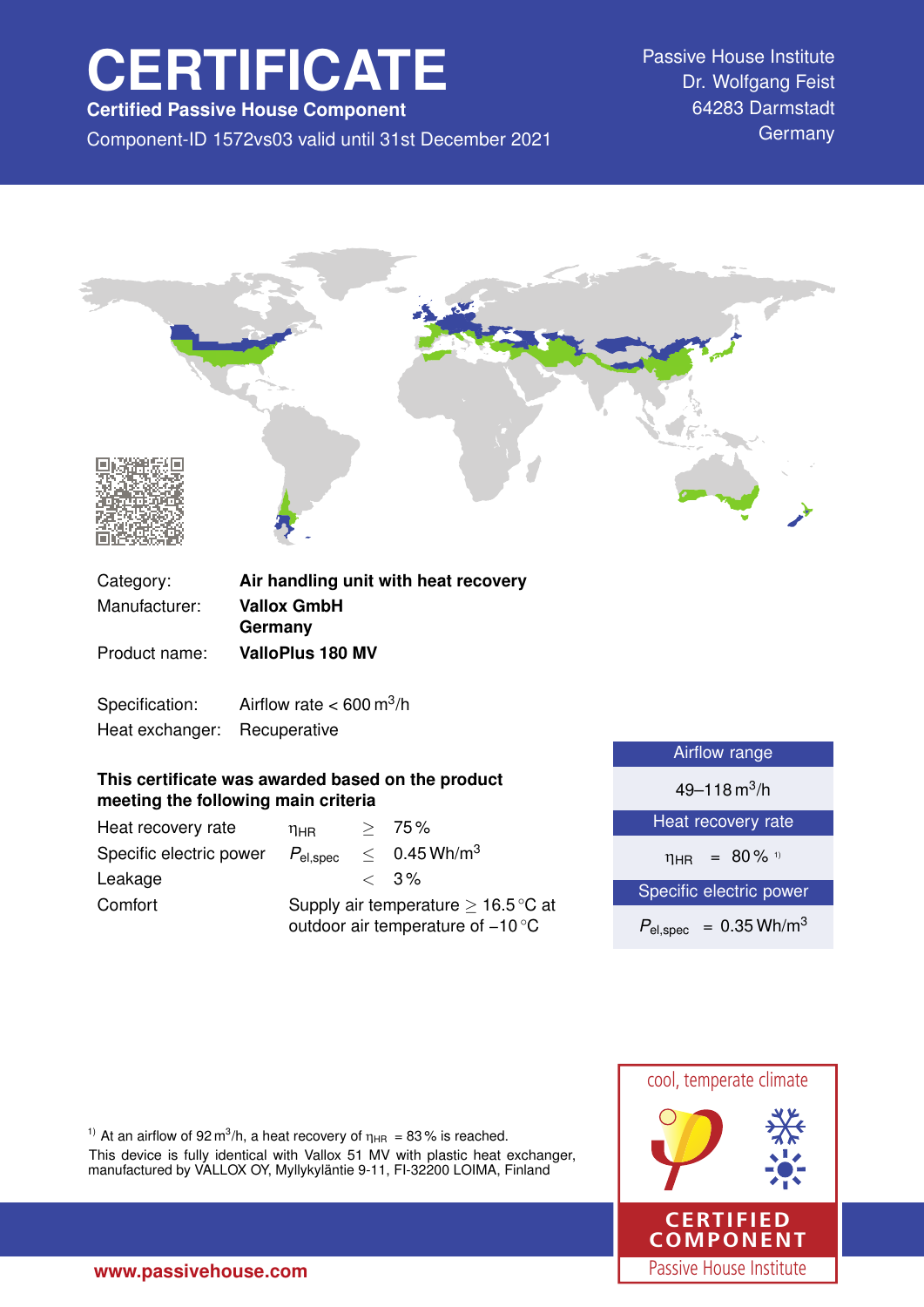## **Vallox GmbH** Von-Eichendorff-Straße 59A, 86911 Dießen, Germany  $\hat{z}$  +49 (0) 8807/94660 |  $\boxtimes$  [info@vallox.de](mailto:info@vallox.de) |  $\hat{z}$  <http://www.vallox.de> |

#### **Passive House comfort criterion**

At an outdoor air temperature of - 10  $\degree$ C a supply air temperatur higher than 16.5  $\degree$ C is achieved by use of an optional internal electric post-heater. The criterion is therefore met.

#### **Efficiency criterion (heat recovery rate)**

The effective heat recovery rate is measured at a test facility using balanced mass flows of the outdoor and exhaust air. The boundary conditions for the measurement are documented in the testing procedure.

$$
\eta_{HR} = \frac{(\theta_{ETA} - \theta_{EHA}) + \frac{P_{el}}{\dot{m} \cdot c_p}}{(\theta_{ETA} - \theta_{ODA})}
$$

**With** 

- $\eta_{HR}$  Heat recovery rate in %
- θ*ETA* Extract air temperature in ◦C
- θ*EHA* Exhaust air temperature in ◦C
- θ*ODA* Outdoor air temperature in ◦C
- *P*el Electric power in W
- *m˙* Mass flow in kg/h
- $c_p$  Specific heat capacity in W h/(kg K)

Heat recovery rate  $n_{\text{HR}} = 80\%$ 

#### **Efficiency criterion (electric power)**

The overall electrical power consumption of the device is measured at the test facility at an external pressure of 100 Pa (50 Pa, respectively, for the intake and outlet). This includes the general electrical power consumption for operation and control but not for frost protection.

**EXECUTE:** Specific electric power  

$$
P_{\text{el,spec}} = 0.35 \text{ Wh/m}^3
$$

#### **Efficiency ratio**

The efficiency ratio provides information about the overall energy performance of the respective ventilation unit. It specifies the achieved reduction in ventilation heat losses by using a ventilation unit with heat recovery rather than without.

> Efficiency ratio  $\epsilon_1$  = 0.58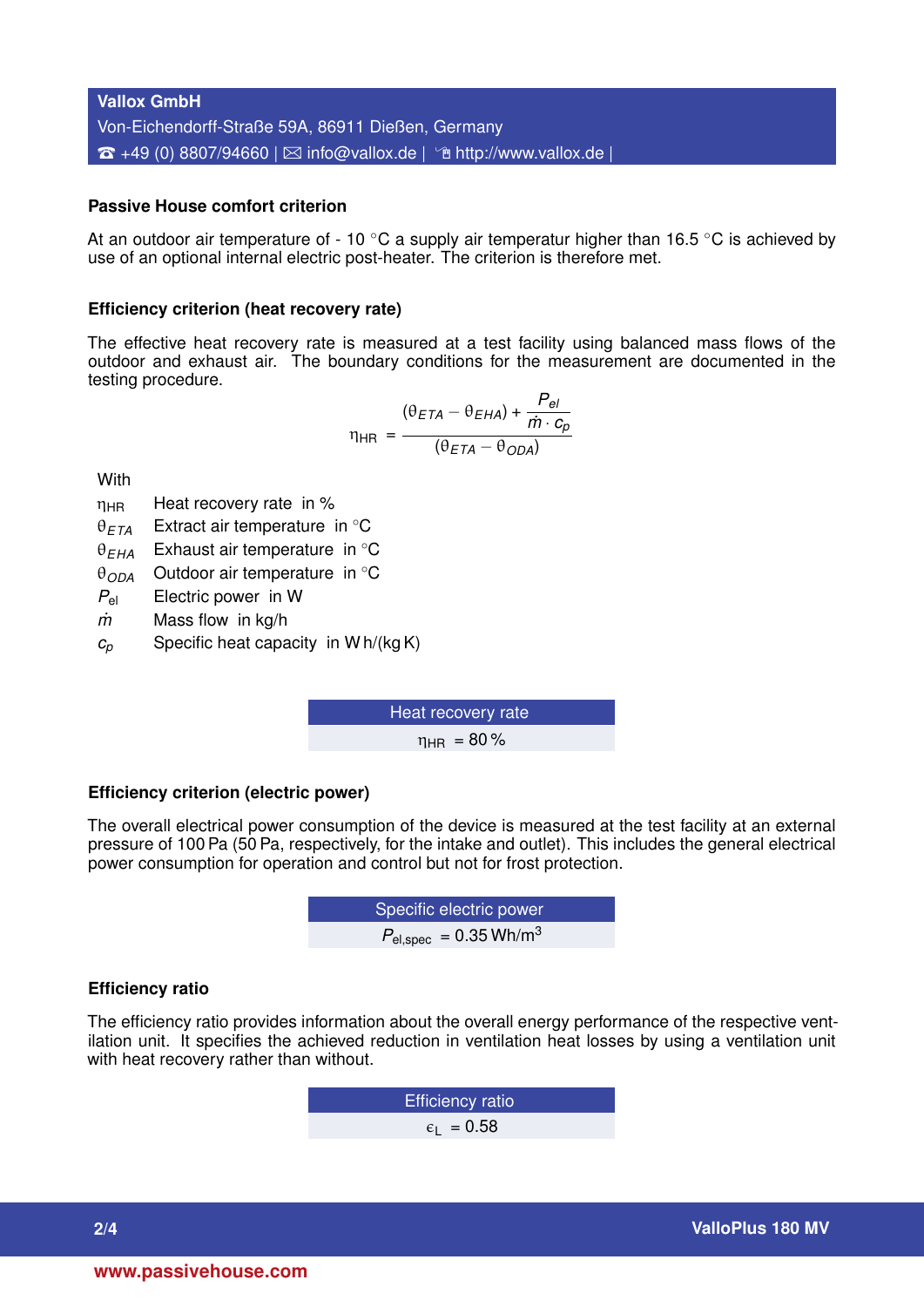#### **Leakage**

The leakage airflow must not exceed 3 % of the average airflow of the unit's operating range.

| Internal leakage | External leakage |  |  |
|------------------|------------------|--|--|
| $2.48\%$         | 1.00 $\%$        |  |  |

#### **Settings and airflow balance**

It must be possible to adjust the balance of airflows at the unit itself (either between the exhaust and the outdoor airflows or between the supply and the extract airflows, if the unit is respectively placed inside or outside of the insulated thermal envelope of the building).

- This unit is certified for airflow rates of  $49-118 \text{ m}^3/\text{h}$ .
- $\blacksquare$  Balancing the airflow rates of the unit is possible.
- The user should have at least all the following setting options:
	- $\checkmark$  Switching the system on and off.
	- $\checkmark$  Synchronized adjustment of the supply and extract airflows to basic ventilation (70–80%), standard ventilation (100 %) and increased ventilation (130 %) with a clear indication of the current setting.
- $\blacksquare$  The device has a standby power consumption of 8.20 W. The target value of 1 W was exceeded. The device should be equipped with an additional external switch so that it can be disconnected from the mains, if required.
- After a power failure, the device will automatically resume operation.

#### **Acoustical testing**

The required limit for the sound power level of the device is 35 dB(A) in order to limit the sound pressure level in the installation room. The sound level target value of less than 25 dB(A) in living spaces and less than 30 dB(A)in functional spaces must be ensured by installing commercial silencers.The following sound power levels are met at an airflow rate of 118 m $^3$ /h:

|              |                | Duct         |              |              |
|--------------|----------------|--------------|--------------|--------------|
| Device       | <b>Outdoor</b> | Supply air   | Extract air  | Exhaust air  |
| $37.3$ dB(A) | 45.1 $dB(A)$   | $60.8$ dB(A) | 47.7 $dB(A)$ | 58.1 $dB(A)$ |

- The unit does not fulfil the requirements for the sound power level. The unit must therefore be installed acoustically separated from living areas.
- $\blacksquare$  One example of suitable silencers for supply and extract air ducts is mentioned in the detailed test report or can be obtained from the manufacturer. It is recommended to identify suitable silencers for each individual project.

#### **Indoor air quality**

This unit is to be equipped with the following filter qualities:

| Outdoor air filter. | <b>Extract air filter</b> |
|---------------------|---------------------------|
| <b>ISO ePM1 50%</b> | ISO Coarse 60%            |